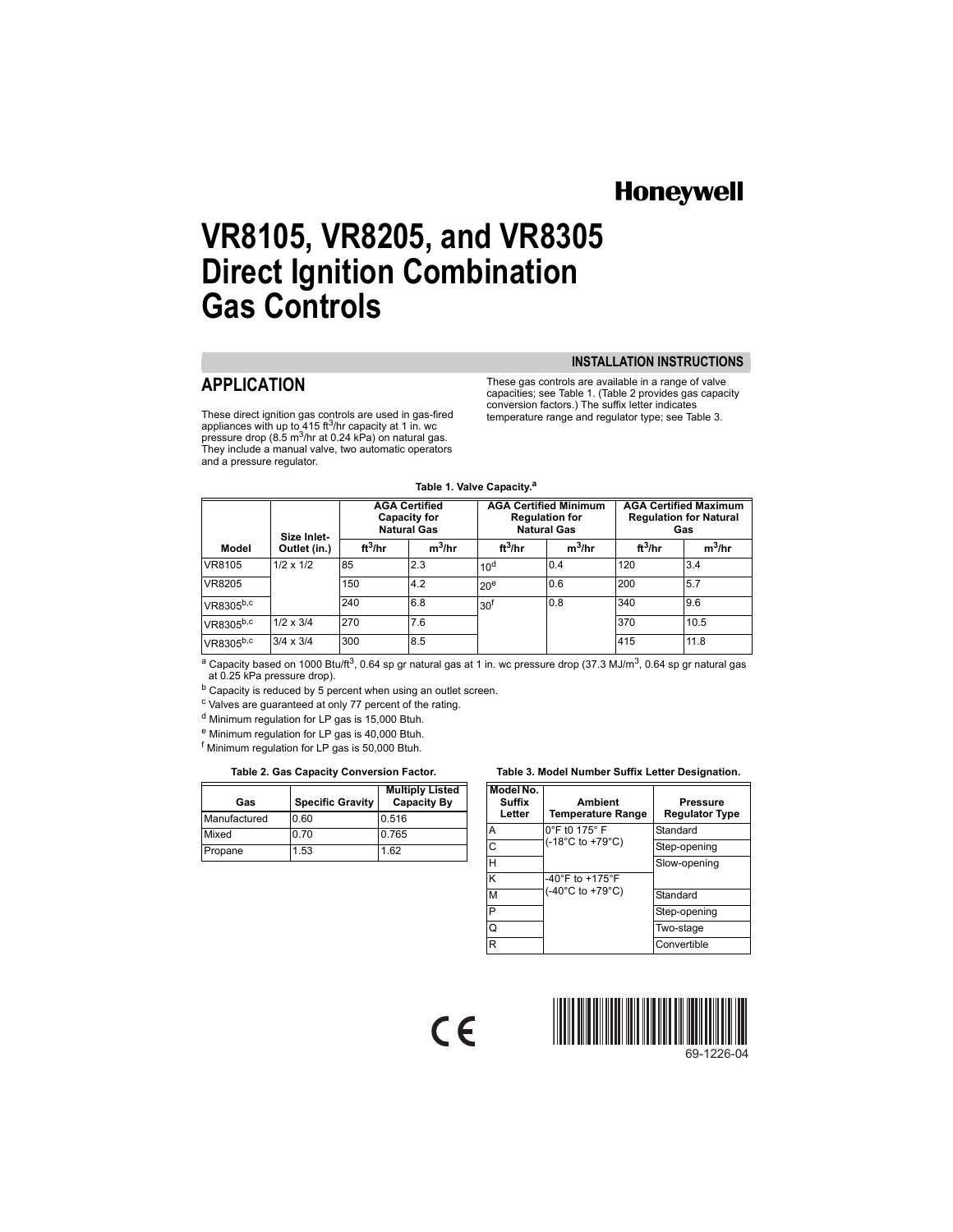### **SPECIFICATIONS**

**Body Pattern:** Straight through; See Table 1 for inlet and outlet size.

#### **Electrical Ratings:**

Voltage and Frequency: 24 Vac, 60 Hz or 50/60 Hz depending on model.

Current Draw: 0.5A with both operators energized.

**Capacity:** See Table 1.

#### **Conversion:**

Use conversion factors in Table 2 to convert capacities for other gases.

**Regulation Range:** See Table 1.

**Natural-LP Gas Conversion Kits:** See Table 4.

#### **Pipe Adapters:**

Angle and straight adapters available for 3/8-, 1/2- and 3/4-in. pipe. See Table 5. Flange kits include one flange with attached O-ring, four mounting screws, a 9/64 in. hex wrench and instructions.

#### **Approvals:**

American Gas Association Design Certificate: L2025006. Canadian Gas Association Design Certificate: L2025006. Australian Gas Association Design Certificate: 4214. Approved for Delta C applications.

European Community (CE) Certificate: Pending.

### **PLANNING THE INSTALLATION**

# **WARNING**

**Fire or Explosion Hazard. Can cause severe injury, death or property damage.**

- Follow these warnings exactly:
- 1. Plan the installation as outlined below.
- 2. Plan for frequent maintenance as described in the Maintenance section.

Heavy demands are made on the controls when direct ignition systems are used on central heating equipment in barns, greenhouses, and commercial properties and on heating appliances such as commercial cookers, agricultural equipment, industrial heating equipment and pool heaters.

Special steps may be required to prevent nuisance shutdowns and control failures due to frequent cycling, severe environmental conditions related to moisture. corrosive chemicals, dust or excessive heat. These applications require Honeywell Engineering review; contact your Honeywell Sales Representative for assistance.

Review the following conditions that can apply to your specific installation and follow the precautions suggested.

### **Frequent Cycling**

this control is designed for use on appliances that typically cycle three to four times an hour only during the heating season. In year-around applications with greater cycling rates, the control can wear out more quickly. Perform a monthly check.

#### **Table 4. Natural-LP Gas Conversion Kits.**

| Model No. Suffix Letter | Kit to Convert Natural Gas to LP | Kit to Convert LP to Natural Gas |
|-------------------------|----------------------------------|----------------------------------|
| <b>H, K, M</b>          | 393691                           | 394588                           |
| P                       | Not field convertible.           | Not field convertible.           |
| $\Omega$                | 396021                           | 396025                           |
| R                       | Not required, convertible valve. | Not required, convertible valve. |

#### **Table 5. Flange Adapter Part Numbers.**

| <b>Inlet/Outlet Pipe</b> |                    | Part Number <sup>a,b</sup> |                        |  |  |
|--------------------------|--------------------|----------------------------|------------------------|--|--|
| Size (in. NPT)           | <b>Flange Type</b> | <b>Without Hex Wrench</b>  | <b>With Hex Wrench</b> |  |  |
| 3/8                      | Straight           | 393690-1                   | 393690-11              |  |  |
| 3/8                      | Elbow              | 393690-2                   | 393690-12              |  |  |
| 1/2                      | Straight           | 393690-6                   | 393690-16              |  |  |
| 1/2                      | Elbow              | 393690-3                   | 393690-13              |  |  |
| 3/4                      | Straight           | 393690-4                   | 393690-14              |  |  |
| 3/4                      | Elbow              | 393690-5                   | 393690-15              |  |  |

a Flange kits include one flange, one O-ring and four mounting screws.

b Do not use flanges on control models with 3/4 in. inlet and 3/4 in. outlet. On models with 1/2 in. inlet and 3/4 in. outlet, use flanges only on the 1/2 in. inlet side.

Table 6 shows additional specifications for the CE-only models.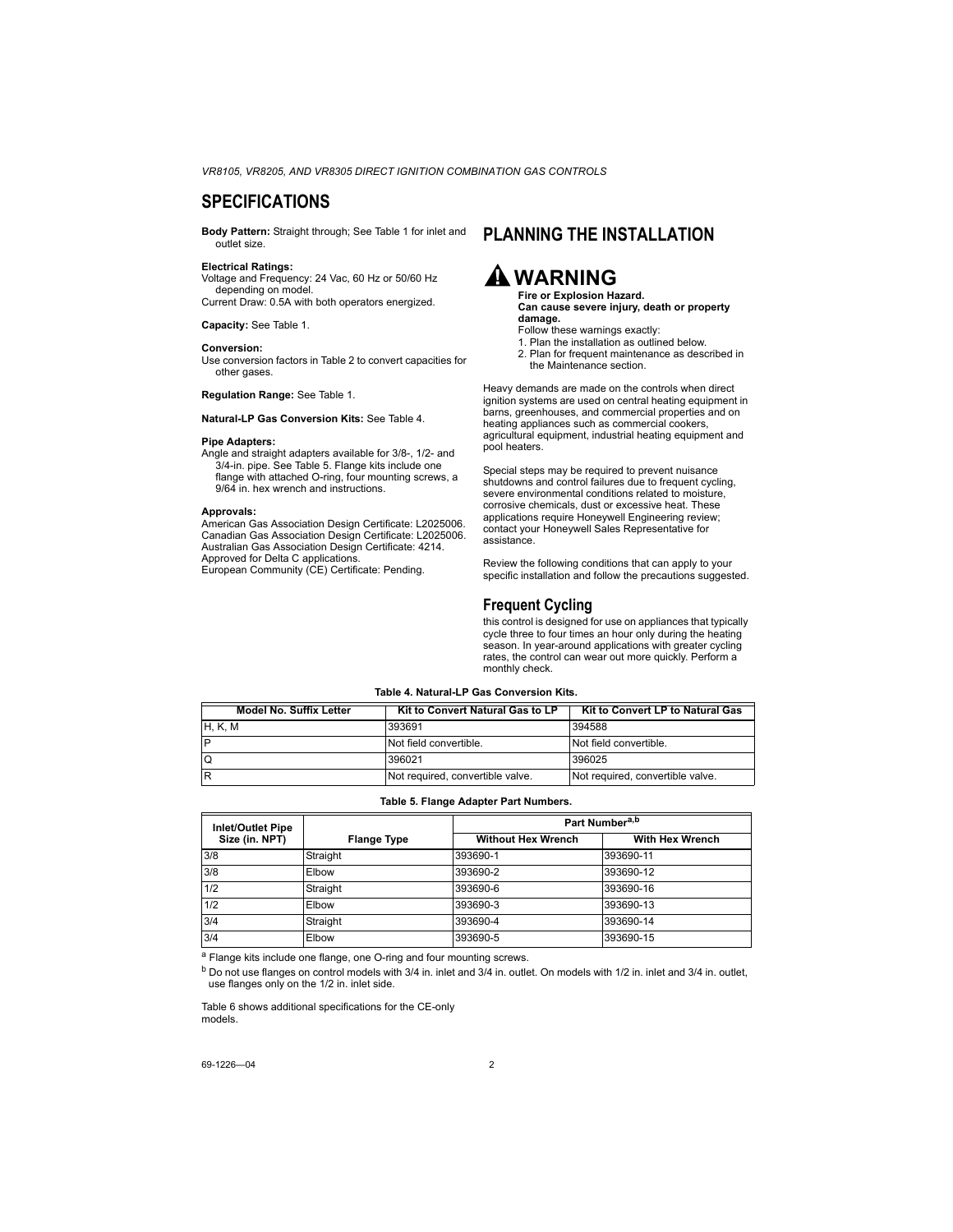| <b>Specification</b>                   | VR8205A, H (CE Model Only)                                                                                                               | VR8305A, H (CE Model Only)                             |  |  |  |
|----------------------------------------|------------------------------------------------------------------------------------------------------------------------------------------|--------------------------------------------------------|--|--|--|
| Main Valve Connection                  | 1/2 in. ISO, 7/1 internal thread (BSP.PL)                                                                                                | 1/2 in., 3/4 in. ISO, 7/1 internal thread<br>(BSP.PL). |  |  |  |
| Ambient Temperature Range              | -20°C to +70°C (-4°F to +158°F)                                                                                                          |                                                        |  |  |  |
| Maximum Inlet Pressure                 | 60 mBar (24 in. wc).                                                                                                                     |                                                        |  |  |  |
| <b>Pressure Regulation</b>             | Servo regulator with adjustable outlet pressure; in accordance with EN 88 Class C.<br>Natural gas: 9mBar, typical; LP: 20 mBar, typical. |                                                        |  |  |  |
| <b>Regulator Adjustment</b>            | For natural gas, 7.5 mBar to 12.5 mBar, field adjustable.<br>For LP gas, 20 mBar to 30 mBar, field adjustable.                           |                                                        |  |  |  |
| <b>Ground Terminal</b>                 | $6.3 \text{ mm}$                                                                                                                         |                                                        |  |  |  |
| <b>Pressure Taps</b>                   | 9 mm OD                                                                                                                                  |                                                        |  |  |  |
| Valve Classification<br>$C+D$<br>$B+D$ |                                                                                                                                          |                                                        |  |  |  |
|                                        |                                                                                                                                          |                                                        |  |  |  |

#### **Table 6. VR8205A,H/VR8305A,H CE Models.**

# $\mathbb{R}$  CAUTION

#### **Equipment Damage Hazard.**

**Improper use can damage equipment.** Read the instructions before use. This control must be installed in accordance with the rules in force.

### **Water or Steam Cleaning**

If a control gets wet, replace it. If the appliance is likely to be cleaned with water or steam, protect (cover) the control and wiring from water or steam flow. Mount the control high enough above the bottom of the cabinet so it does not get wet during normal cleaning procedures.

### **High Humidity or Dripping Water**

Dripping water can cause the control to fail. Never install an appliance where water can drip on the control. In addition, high ambient humidity can cause the control to corrode and fail. If the appliance is in a humid atmosphere, make sure air circulation around the control is adequate to prevent condensation. Also, regularly check out the system.

### **Corrosive Chemicals**

Corrosive chemicals can attack the control, eventually causing a failure. If chemicals are used for routine cleaning, avoid contact with the control. Where chemicals are suspended in air, as in some industrial or agricultural applications, protect the control with an enclosure.

### **Dust or Grease Accumulation**

Heavy accumulations of dust or grease can cause the control to malfunction. Where dust or grease can be a problem, provide covers for the control to limit contamination.

### **Heat**

Excessively high temperatures can damage the control. Make sure the maximum ambient temperature at the control does not exceed the rating of the control. If the appliance operates at very high temperatures, use insulation, shielding, and air circulation, as necessary, to protect the control. Proper insulation or shielding should be provided by the appliance manufacturer; verify proper air circulation is maintained when the appliance is installed.

### **INSTALLATION**

### **When Installing This Product…**

- **1.** Read these instructions carefully. Failure to follow them could damage the product or cause a hazardous condition.
- **2.** Check the ratings given in the instructions and on the product to make sure the product is suitable for your application.
- **3.** Installer must be a trained, experienced service technician.
- **4.** After installation is complete, check out product operation as provided in these instructions.

# **WARNING**

**Fire or Explosion Hazard. Can cause severe injury, death or property damage.**

Follow these warnings exactly:

- 1. Disconnect power supply before wiring to prevent electrical shock or equipment damage.
- 2. To avoid dangerous accumulation of fuel gas, turn off gas supply at the appliance service valve before starting installation, and perform Gas Leak Test after installation is complete.
- 3. Always install a sediment trap in gas supply line to prevent contamination of gas control.
- 4. Do not force the gas control knob. Never use any tools. If the gas control knob does not operate by hand, the gas control should be replaced by a qualified service technician. Force or attempted repair may result in fire or explosion.

# **CAUTION**

#### **Equipment Damage. Can burn out valve coil terminals.**

Never apply a jumper across (or short) the valve coil terminals, even temporarily.

Follow the appliance manufacturer instructions, if available. Otherwise, use these instructions as a guide.

#### *IMPORTANT*

*These gas controls are shipped with protective seals over the inlet and outlet tappings. Do not remove the seals until ready to install adapters or connect the piping.*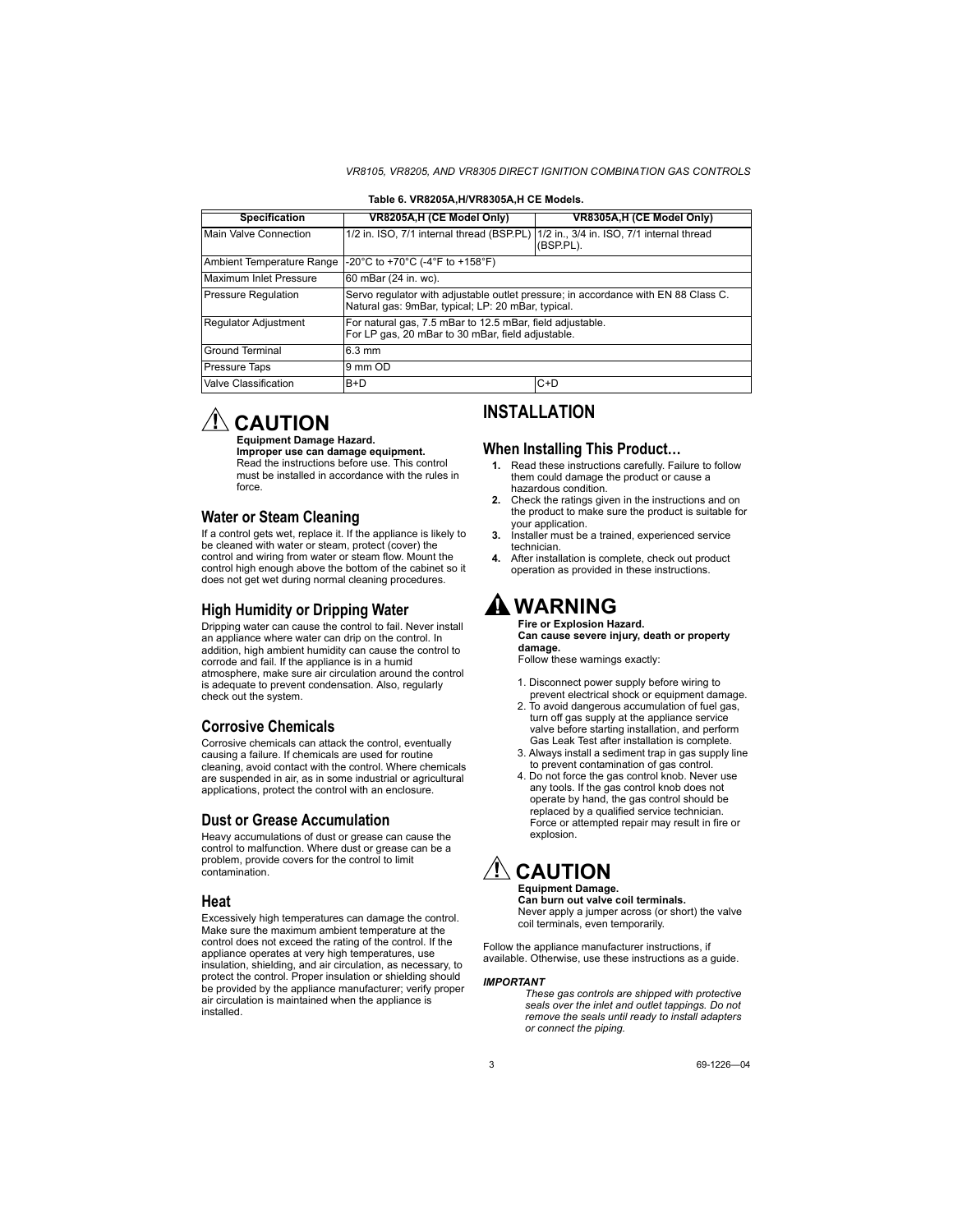### **Converting Gas Control from Natural GAs to LP Gas (or LP Gas to Natural Gas)**

# **WARNING**

**Fire or Explosion Hazard. Can cause severe injury, death or property damage.**

- 1. Do not attempt to convert step-opening models (suffix letter P).
- 2. Always change the main and pilot burner orifices when converting from natural to LP gas or from LP to natural gas. Carefully follow appliance manufacturer specification and instructions to assure proper appliance conversion.
- 3. Gas controls are factory-set for natural (and manufactured) gas or LP gas. Do not attempt to use a gas control set for natural (manufactured) gas on LP gas or a gas control set for LP gas on natural (manufactured) gas.

Controls with standard, slow-opening, and two-stage regulators (model numbers with suffix letters H, K, M, or Q) can be converted from one gas to the other with a conversion kit (ordered separately). See Table 4 for the correct conversion kit.

### **Convertible Pressure Regulators**

Controls with suffix letter R are convertible pressure regulator models. They can be converted from natural gas to LP gas or from LP gas to natural gas without a conversion kit.

Before converting the control from one gas to the other, check the control label and the appliance manufacturer rating plate to determine of the pressure regulator setting (factory-set) will meet the appliance manifold requirements after conversion.

NOTE: Convertible pressure regulator models (suffix letter R) do not have field-adjustable regulators.

If the factory pressure regulator setting meets the appliance manifold requirement, convert the control as follows:

- **1.** Remove the pressure regulator cap, Fig. 1.<br>**2.** Invert the cap so that the letters appear that
- **2.** Invert the cap so that the letters appear that represent the gas type appropriate for the appliance; NAT for natural (manufactured) gas, LP for liquid petroleum gas.
- **3.** Replace the cap and tighten firmly.



**Fig. 1. Top view of convertible pressure regulator cap.**

### **Install Adapters to Control**

If adapters are being installed on the control, mount them as follows:

#### **Flanges**

**1.** Choose the appropriate flange for your application. Remove the seal over the ignition system control inlet or outlet.

- **2.** Make sure the O-ring is fitted in the groove of the flange. If the O-ring is not attached or is missing, do not use the flange.
- **3.** With the O-ring facing the gas control, align the screw holes on the control with the holes in the flange.
- **4.** Insert and tighten the screws provided with the flange. See Fig. 2. Tighten the screws to 25 inchpounds of torque to provide a gas-tight seal.



1\ DO NOT OVERTIGHTEN SCREWS. TIGHTEN TO 25 INCH-POUNDS.

M9046

#### **Fig. 2. Firmly fasten flange to valve, but do not overtighten screws.**

#### **Bushings**

- **1.** Remove the seal over the control inlet or outlet.
- **2.** Apply a moderate amount of good quality pipe compound to the bushing, leaving two end threads bare. On an LP installation, use compound that is resistant to LP gas. Do not use Teflon® tape.
- **3.** Insert the bushing in the control and carefully thread the pipe into the bushing until tight.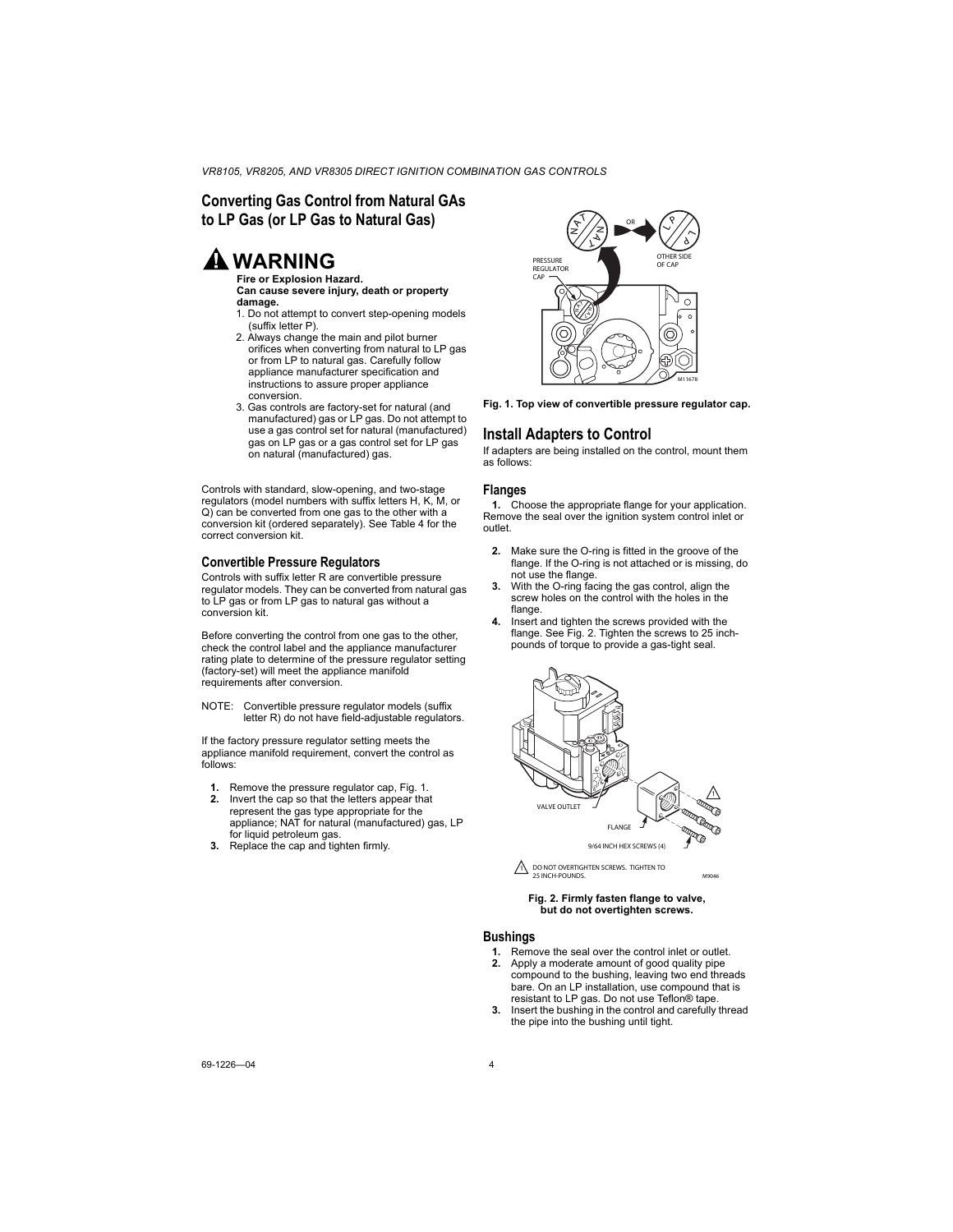Complete the instructions below for installing the piping, installing the control, connecting the pilot gas tubing and the wiring. Make sure the leak test you perform on the control after completing the installation includes leak testing the adapters and screws. If you use a wrench on the valve after the flanges are installed, use the wrench only on the flange, not on the control. See Fig. 5.

### **Location**

The gas controls are mounted in the appliance vestibule on the gas manifold. If this is a replacement application, mount the gas control in the same location as the old control.

Locate the combination gas control where it cannot be affected by steam cleaning, high humidity, or dripping water, corrosive chemicals, dust or grease accumulation or excessive heat. To assure proper operation, follow these guidelines:

- Locate gas control in a well-ventilated area.
- Mount gas control high enough above cabinet bottom to avoid exposure to flooding or splashing water.
- Assure the ambient temperature does not exceed the ambient temperature rating for each component.
- Cover gas control if appliance is cleaned with water. steam or chemicals or to avoid dust and grease accumulation.
- Avoid locating gas control where exposure to corrosive chemical fumes or dripping water is likely.

### **Install Piping to Control**

All piping must comply with local codes and ordinances or with the National Fuel Gas Code (ANSI Z223.1, NPFA No. 54), whichever applies. Tubing installation must comply with approved standards and practices.

- Use new, properly reamed pipe that is free from chips. If tubing is used, make sure the ends are square, deburred and clean. All tubing bends must be smooth and without deformation.
- **2.** Run pipe or tubing to the control. If tubing is used, obtain a tube-to-pipe coupling to connect the tubing to the control.
- **3.** Install a sediment trap in the supply line to the control. See Fig. 3.

### **Install Control**

- **1.** Mounted 0 to 90 degrees in any direction, including vertically, from the upright position of the gas control knob
- **2.** Mount so the gas flow is in the direction of the arrow on the bottom of the control.
- **3.** Thread the pipe the amount shown in Table 7 for insertion into control or adapters. Do not thread pipe too far. Valve distortion or malfunction can result if the pipe is inserted too deeply.

**Table 7. NPT Pipe Thread Length (in.). Pipe Size Thread Pipe this Amount Maximum Depth Pipe can be inserted into Control** 3/8 9/16 3/8 1/2 3/4 1/2 3/4 13/16 3/4



1 ALL BENDS IN METALLIC TUBING SHOULD BE SMOOTH.

M3077 2 CAUTION: SHUT OFF THE MAIN GAS SUPPLY BEFORE REMOVING END CAP TO PREVENT GAS FROM FILLING THE WORK AREA. TEST FOR GAS LEAKAGE WHEN INSTALLATION IS COMPLETE.

#### **Fig. 3. Sediment trap installation.**

- **4.** Apply a moderate amount of good quality pipe compound (do not use Teflon® tape) only to the pipe, leaving two end threads bare. On LP installations, use a compound resistant to LP gas. See Fig. 4.
- **5.** Remove the seals over the control inlet and outlet if necessary.
- **6.** Connect the pipe to the control inlet and outlet. use a wrench on the square ends of the control. If a flange is used, place the wrench on the flange rather than on the control. Refer to Fig. 5 and 6.

TWO IMPERFECT THREADS GAS CONTROL PIPE



THREAD PIPE THE AMOUNT SHOWN IN TABLE FOR INSERTION INTO GAS CONTROL

APPLY A MODERATE AMOUNT OF PIPE COMPOUND TO PIPE ONLY (LEAVE TWO END THREADS BARE). M3075B

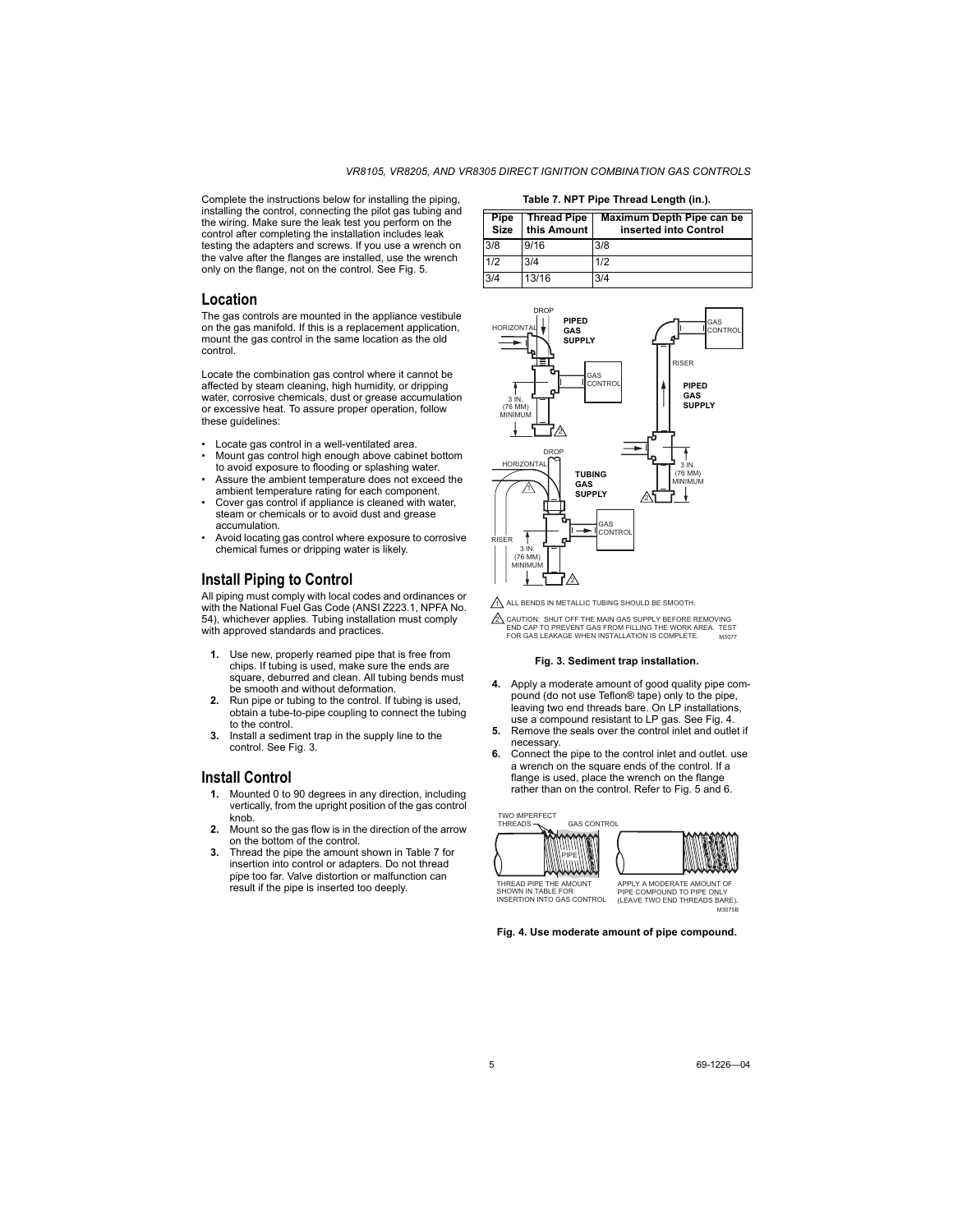

**Fig. 5. Proper use of wrench on gas control with and without flanges.**



**Fig. 6. Top view of gas control.**

### **Wiring**

# **WARNING**

#### **Electrical Shock Hazard. Can cause severe injury, death or property damage.**

Disconnect the power supply before making wiring connections. More than one disconnect may be involved.

Follow the wiring instructions furnished by the appliance manufacturer, if available, or use the general instructions provided below. When these instructions differ from the appliance manufacturer, follow the appliance manufacturer instructions.

All wiring must comply with applicable electrical codes and ordinances.

- **1.** Disconnect power supply before making wiring connections to prevent electrical shock or equipment damage.
- **2.** Check the power supply rating on the gas control and make sure it matches the available supply. Install a transformer and other controls as required.
- **3.** Connect the control circuit to the gas control terminals. See Fig. 7 and 8.
- **4.** Adjust thermostat heat anticipator to 0.50A rating stamped on valve operator.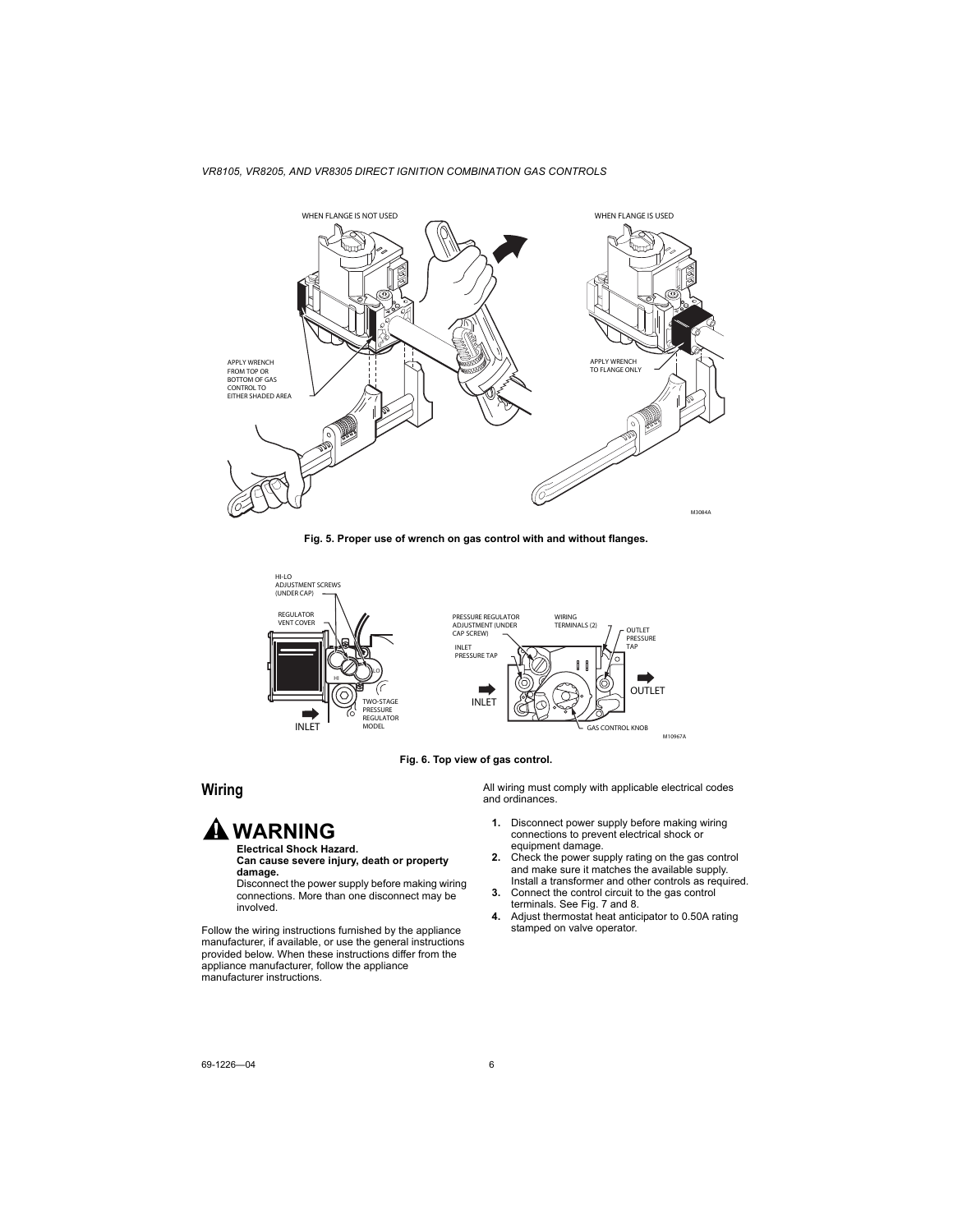





PROTECTION AS REQUIRED. MAKE SURE L1 AND L2 ARE NOT REVERSED; THIS WOULD PREVENT FLAME DETECTION.

ALTERNATE LIMIT CONTROLLER LOCATION.

2

A

SEN TERMINAL AND Q354 FLAME SENSOR ON D MODELS ONLY.  $\frac{1}{100047}$ 

#### **Fig. 8. typical wiring connections with 24 volt control in S89 Direct Ignition System.**

### **STARTUP AND CHECKOUT**

# **WARNING**

#### **Fire or Explosion Hazard, Can cause severe injury, death or property damage.**

- 1. Do not force the gas control knob on the appliance. Use only your hand to turn the gas control knob. Never use any tools.
- 2. If the knob does not operate by hand, the control should be replaced by a qualified service technician.

### **Gas Control Knob Settings**

Gas control knob settings are as follows:

- **OFF**: Prevents pilot and main gas flow through the control.
- **ON**: Permits gas to flow into the control body. Under control of the thermostat and direct ignition module, gas can flow to the main burner.
- NOTE: Controls are shipped with the gas control knob in the ON position.

### **Perform Gas Leak Test**

# **WARNING**

#### **Fire or Explosion Hazard, Can cause severe injury, death or property damage.**

Perform Gas Leak Test every time work is done on a gas system to prevent gas leaks and possible explosion or fire.

### **Gas Leak Test**

- **1.** Paint pipe connections upstream of the gas control with rich soap and water solution. Bubbles indicate a gas leak.
- **2.** If a leak is detected, tighten the pipe connections.
- **3.** Light the main burner. Stand clear of the main burner while lighting to prevent injury caused from hidden leaks that could cause flashback in the appliance vestibule.
- **4.** With the main burner in operation, paint the pipe joints (including adapters) and the control inlet and outlet with rich soap and water solution.
- **5.** If another leak is detected, tighten the adapter screws, joints, and pipe connections.
- **6.** Replace the part if the leak cannot be stopped.

### **Turn On System**

Rotate the gas control knob counterclockwise  $\curvearrowleft$  to **ON**.

### **Turn On Main Burner.**

Follow appliance manufacturer instructions or turn thermostat up to call for heat.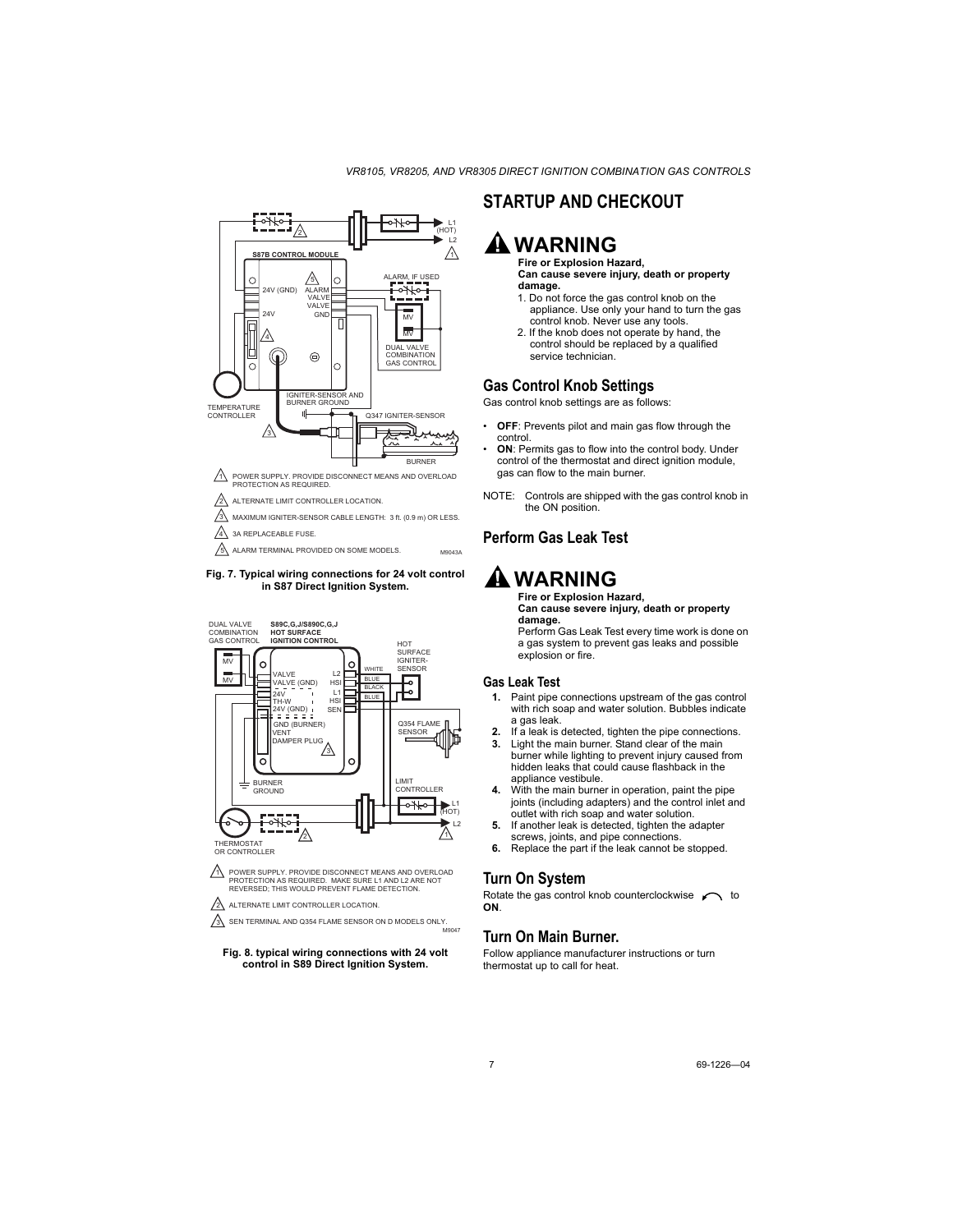### **Check and Adjust Gas Input and Burner Ignition**

#### *IMPORTANT*

- *1. Do not exceed input rating stamped on appliance nameplate, or manufacturer recommended burner orifice pressure for size orifice(s) used. Make certain primary air supply to main burner is properly adjusted for complete combustion. Follow appliance manufacturer instructions.*
- *2. IF CHECKING GAS INPUT BY CLOCKING GAS METER: Make certain there is no gas flow through the meter other than to the appliance being checked. Other appliances must remain off with the pilots extinguished (or deduct their consumption from the meter reading). Convert flow rate to Btuh as described in form 70-2602, Gas Controls Handbook, and compare to Btuh input rating on appliance nameplate.*
- *3. IF CHECKING GAS INPUT WITH MANOMETER: Make sure the gas control is in the OFF position before removing outlet pressure tap plug to connect manometer (pressure gauge). Also, move the gas control knob back to the OFF position when removing the gauge and replacing the plug. Before removing inlet pressure tap plug, shut off gas supply at the manual valve in the gas piping to the appliance or, for LP, at the tank. Also, shut off gas supply before disconnecting manometer and replacing plug. Repeat Gas Leak Test at plug with main burner operating.*
- NOTE: Check the inlet pressure before adjusting the pressure regulator.

#### **Standard and Slow-Opening (H,K and M) Models**

- **1.** Carefully check the main burner lightoff. Make sure that the main burner lights smoothly and that all ports remain lighted.
- **2.** Check the full rate manifold pressure listed on the appliance nameplate. Gas control full rate outlet pressure should match this rating.
- **3.** With the main burner operating, check the control flow rate using the meter clocking method or check pressure using a manometer connected to the outlet pressure tap on the control. See Fig. 6.
- **4.** If necessary, adjust the pressure regulator to match the appliance rating. See Tables 7A and 7B for factory-set nominal outlet pressure and adjustment range.
	- a. Remove the pressure regulator adjustment cap screw.
	- Using a screwdriver, turn the inner adjustment screw (Fig. 6) clockwise  $\curvearrowright$  to increase or  $counterclockwise$  to decrease the gas pressure to the burner.
	- c. Always replace the cap screw and tighten firmly to prevent gas leakage.
- **5.** If the desired outlet pressure or flow rate cannot be achieved by adjusting the gas control, check the gas control inlet pressure using a manometer at the inlet pressure tap of the gas control. If the inlet pressure is in the nominal range (see Tables 7A and 7B), replace the gas control. Otherwise, take the necessary steps to provide proper gas pressure to the control.

NOTE: If the burner firing rate is above 150,000 Btuh on VR8305 models (see Table 1 for VR8305 capacities), it may not be possible to deliver the desired outlet pressure. This is an application issue, not a control failure. Take whatever steps are required to correct the situation.

#### **Step-Opening (P) Models**

Step-opening models require that you check and adjust the full-rate pressure first and then check the step pressure. The step pressure is not field-adjustable.

- **1.** Carefully check the main burner lightoff. Make sure that the main burner lights smoothly and that all ports remain lighted.
- **2.** Check the full rate manifold pressure listed on the appliance nameplate. Gas control full rate outlet pressure should match this rating.
- **3.** With main burner operating, check the gas control flow rate using the meter clocking method or check pressure using a manometer connected to the outlet pressure tap on the gas control. See Fig. 6.
- **4.** If necessary, adjust the pressure regulator to match the appliance rating. See Tables 8 and 9 for factoryset nominal outlet pressure and adjustment range.
	- a. Remove the pressure regulator adjustment cap screw.
	- b. Using a screwdriver, turn the inner adjustment screw (Fig. 6) clockwise  $\curvearrowright$  to increase or counterclockwise  $\curvearrowleft$  to decrease the gas pressure to the burner.
	- c. Always replace the cap screw and tighten firmly to prevent gas leakage.
- **5.** If the desired outlet pressure or flow rate cannot be achieved by adjusting the gas control, check the gas control inlet pressure using a manometer at the inlet pressure tap of the control. If the inlet pressure is in the nominal range (see Tables 8 and 9), replace the control. Otherwise, take the necessary steps to provide proper gas pressure to the control.
- **6.** Carefully check the burner lightoff at step pressure. Make sure the burner lights smoothly and without flashback to the orifice. Make sure all ports remain lighted. Cycle the burner several times, allowing at least 60 seconds between cycles for the regulator to resume the step function. Repeat after allowing the burner to cool. Readjust the full rate outlet pressure, if necessary, to improve lightoff characteristics.

### **Two-Stage (Q) Models**

Two-stage models require that you check and adjust both high and low pressure regulator settings. Two-stage appliances operating sequences vary. Consult the appliance manufacturer instructions for the specific operating sequence and regulator adjustment procedure for the appliance in which the control was installed.

- **1.** Set appliance to operate on high.
- **2.** Carefully check the main burner lightoff. Make sure that the main burner lights smoothly and that all ports remain lighted.
- **3.** Check the full rate (high) manifold pressure listed on the appliance nameplate for high pressure. The gas control full rate outlet pressure should match this rating.
- **4.** With main burner operating, check the gas control flow rate using the meter clocking method or check pressure using a manometer connected to the outlet pressure tap on the gas control. See Fig. 6.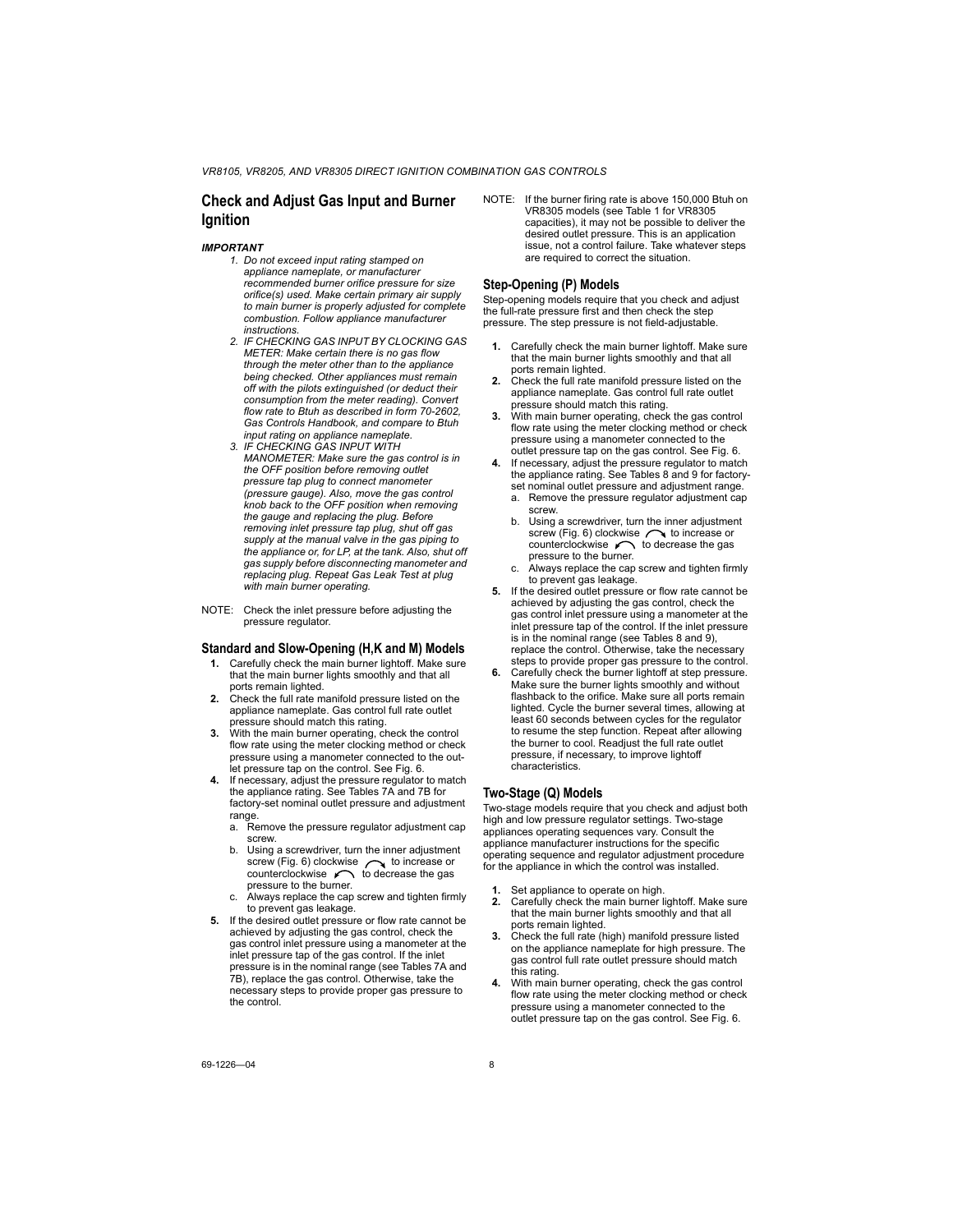- **5.** If necessary, adjust the high pressure regulator to match the appliance rating. See Tables 8 and 9 for factory-set nominal outlet pressure and adjustment range.
	- a. Remove the pressure regulator adjustment cap (Fig. 6).
	- b. Using a screwdriver, turn the inner adjustment screw for HI pressure clockwise  $\curvearrowright$  to increase or counterclockwise  $\curvearrowright$  to decrease the gas pressure to the burner.
- **6.** After high pressure has been checked, check low pressure regulation. Two-stage appliance operating sequences vary. Consult the appliance manufacturer instructions for the specific operating sequence and regulator adjustment procedure for the appliance in which the control is installed and for instructions on how to prevent the control from moving to high stage while checking the low pressure regulator setting.
- **7.** check the low rate manifold pressure listed on the appliance nameplate. Gas control low rate outlet pressure should match this rating.
- **8.** With main burner operating, check the gas control flow rate as before (using the meter clocking method or check pressure using a manometer connected to the outlet pressure tap on the control).
- **9.** If necessary, adjust the low pressure regulator to match the appliance rating. See Tables 8 and 9 for factory-set nominal outlet pressure and adjustment range
	- a. Remove the pressure regulator adjustment cap (Fig. 6).
	- b. Using a screwdriver, turn the inner adjustment screw for LO pressure clockwise  $\sim$  to increase or counterclockwise  $\curvearrowleft$  to decrease the gas pressure to the burner.

**10.** Once high and low pressure have been checked and adjusted, replace pressure regulator adjustment cap. If the desired outlet pressure or flow rate cannot be achieved by adjusting the gas control, check the control inlet pressure using a manometer at the inlet pressure tap of the control. If the inlet pressure is in the nominal range (see Tables 8 and 9), replace the gas control. Otherwise, take the necessary steps to provide proper gas pressure to the control.

### **Check Safety Lockout (Slow-Opening Controls Only)**

- **1.** With the system power off and the thermostat set to call for heat, manually shut off the gas supply.
- **2.** Energize ignition control and start timing safety lockout time. When spark ignition terminates, stop timing.
- NOTE: When using the VR8105H, VR8205H, and VR8305H step-opening control, the specified ignition control safety lockout time must exceed 8.5 seconds for the system to function properly.
	- **3.** After spark cutoff, manually reopen the gas control knob. No gas should flow to the main burner.
	- **4.** Reset the system by adjusting the thermostat below room temperature, wait 30 seconds, and then move the thermostat setting up to call for heat. Normal ignition should occur.

|                   | <b>Type of Gas</b> | <b>Nominal Inlet</b><br><b>Pressure</b><br>Range | <b>Factory-Set Nominal Outlet</b><br><b>Pressure</b> |                             | <b>Setting Range</b> |                                                |
|-------------------|--------------------|--------------------------------------------------|------------------------------------------------------|-----------------------------|----------------------|------------------------------------------------|
| <b>Model Type</b> |                    |                                                  | <b>Step</b>                                          | <b>Full Rate</b>            | Step                 | <b>Full Rate</b>                               |
| Standard, Slow    | <b>NAT</b>         | $5.0 - 7.0$                                      |                                                      | 3.5                         |                      | $3.0 - 5.0$                                    |
|                   | LP                 | $12.0 - 14.0$                                    |                                                      | 10.0                        |                      | $8.0 - 12.0$                                   |
| Step              | <b>NAT</b>         | $5.0 - 7.0$                                      | 0.9                                                  | 3.5                         | None                 | $0.7 - 1.7$                                    |
|                   | LP                 | $12.0 - 14.0$                                    | 2.2                                                  | 10.0                        | None                 | $1.4 - 5.5$                                    |
| Two-Stage         | <b>NAT</b>         | $5.0 - 7.0$                                      |                                                      | <b>1.7 Low</b><br>3.5 High  |                      | $0.9 - 3.0$ Low <sup>a</sup><br>3.0 - 5.0 High |
|                   | LP.                | $12.0 - 14.0$                                    |                                                      | <b>4.9 Low</b><br>10.0 High |                      | 2.5 - 7.0 Low<br>8.0 - 11.0 High               |

#### **Table 8. Pressure Regulator Specification Pressures (in. wc).**

 $a$  Low Fire setting range for VR8305Q 1/2 in. by 1/2 in. and 1/2 in. x 3/4 in. is 1.5 to 3.0 kPa.

#### **Table 9. Pressure Regulator Specification Pressures (kPa).**

|                   | Type of    | <b>Nominal Inlet</b>  | <b>Factory-Set Nominal Outlet</b><br><b>Pressure</b> |                         | <b>Setting Range</b> |                                                   |
|-------------------|------------|-----------------------|------------------------------------------------------|-------------------------|----------------------|---------------------------------------------------|
| <b>Model Type</b> | Gas        | <b>Pressure Range</b> | <b>Step</b>                                          | <b>Full Rate</b>        | <b>Step</b>          | <b>Full Rate</b>                                  |
| Standard,<br>Slow | <b>NAT</b> | $1.2 - 1.7$           |                                                      | 0.9                     |                      | $0.7 - 1.2$                                       |
|                   | LP         | $2.9 - 3.9$           |                                                      | 2.5                     |                      | $2.0 - 3.0$                                       |
| Step              | <b>NAT</b> | $1.2 - 1.7$           | 0.2                                                  | 0.9                     | None                 | $0.17 - 0.48$                                     |
|                   | LP         | $2.9 - 3.9$           | 0.5                                                  | 2.5                     | None                 | $1.4 - 1.37$                                      |
| Two-stage         | <b>NAT</b> | $1.2 - 1.7$           |                                                      | 0.48 Low<br>$0.90$ High |                      | $0.22 - 0.75$ Low <sup>a</sup><br>0.75 - 1.2 High |
|                   | LP         | $2.9 - 3.9$           |                                                      | 1.2 Low<br>2.5 High     |                      | $0.6 - 1.8$ Low<br>2.0 - 2.5 High                 |

 $a$  Low Fire setting range for VR8305Q 1/2 in. by 1/2 in. and 1/2 in. x 3/4 in. is 0.37 to 0.75 kPa.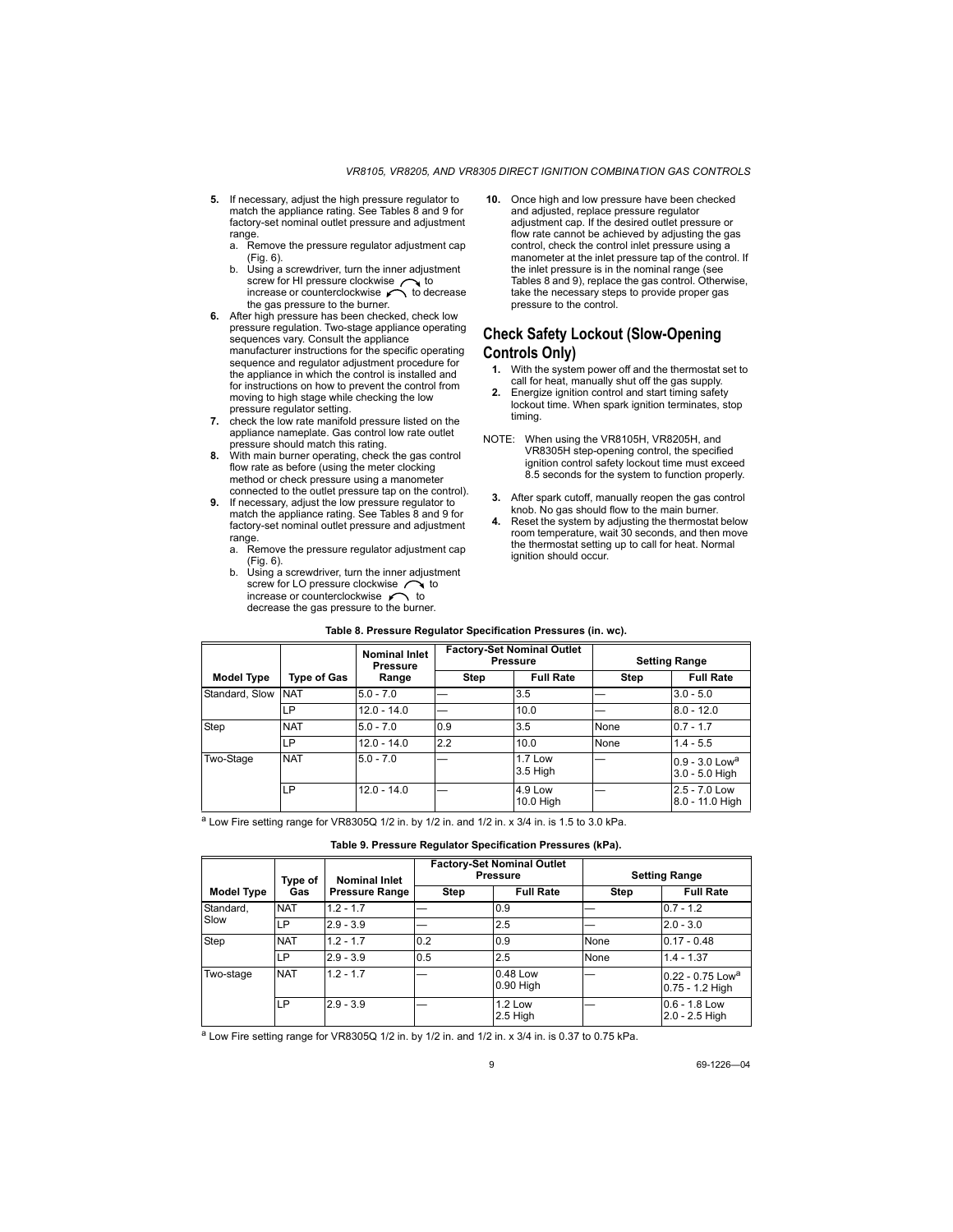### **Check Safety Shutdown Performance**

# **WARNING**

**Fire or Explosion Hazard. Can cause severe injury, death or property damage.**

Perform the safety shutdown test any time work is done on a gas system.

- NOTE: Read steps 1 through 7 before starting, and compare to the safety shutdown or safety lockout tests recommended for the direct ignition (DI) module. When different, use the procedures recommended for the module.
	- **1.** Turn off the gas supply.<br>**2** Set thermostat or control
	- **2.** Set thermostat or controller above room temperature to call for heat.
	- **3.** Watch for ignition spark or glow at hot surface igniter either immediately or following prepurge. See DI module specifications.
	- **4.** Time the length of spark operation. See the DI module specifications.
	- **5.** After the module locks out, open the manual gas cock and make sure no gas is flowing to the main burner.
	- **6.** Set the thermostat below room temperature and wait one minute.
	- **7.** Operate system through one complete cycle to make sure all controls operate properly.

### **MAINTENANCE**



#### **Fire or Explosion Hazard. Can cause severe injury, death or property damage.**

Do not disassemble the gas control; it contains no replaceable components. Attempted disassembly, repair, or cleaning can damage the control, resulting in gas leakage.

Regular preventive maintenance is important in applications in the commercial cooking and agricultural and industrial industries that place a heavy load on system controls, because:

- In many such applications, particularly commercial cooking, the equipment operates 100,000 to 200,000 cycles per year. Such heavy cycling can wear out the gas control in one to two years.
- Exposure to water, dirt, chemicals and heat can damage the gas control and shut down the control system.

 The maintenance program should include regular checkout of the control as outlined in the Startup and Checkout section, and the control system as described in the appliance manufacturer literature.

Maintenance frequency must be determined individually for each application. Some considerations are:

- Cycling frequency. Appliances that cycle 20,000 times annually should be checked monthly.
- Intermittent use. Appliances that are used seasonally should be checked before shutdown and again before the next use.
- Consequence of unexpected shutdown. Where the cost of an unexpected shutdown would be high, the system should be checked more often.
- Dusty, wet or corrosive environments. Since these environments can cause the gas control to deteriorate more rapidly, the system should be checked more often.

The system should be replaced if:

- It does not perform properly on checkout or troubleshooting.
- The gas control is likely to have operated for more than 200,000 cycles.
- The control is wet or looks as if it has been wet.

### **SERVICE**

# **WARNING**

#### **Fire or Explosion Hazard. Can cause severe injury, death or property damage.**

Do not disassemble the gas control; it contains no replaceable components. Attempted disassembly, repair, or cleaning can damage the control, resulting in gas leakage.

# $\underline{?}$  CAUTION

#### **Equipment Damage. Can burn out valve coil terminals.** Never apply a jumper across (or short) the valve coil terminals, even temporarily.

After servicing, verify proper system operation.

### **If Main Burner Does Not Come On With Call For Heat**

- **1.** Confirm the gas control knob is in the ON position.
- **2.** Adjust thermostat several degrees above room temperature.
- **3.** Using ac voltmeter, measure across MV terminals at gas control.
- **4.** If voltage is incorrect or not present, check control circuit for proper operation.
- **5.** If proper voltage is present, replace gas control.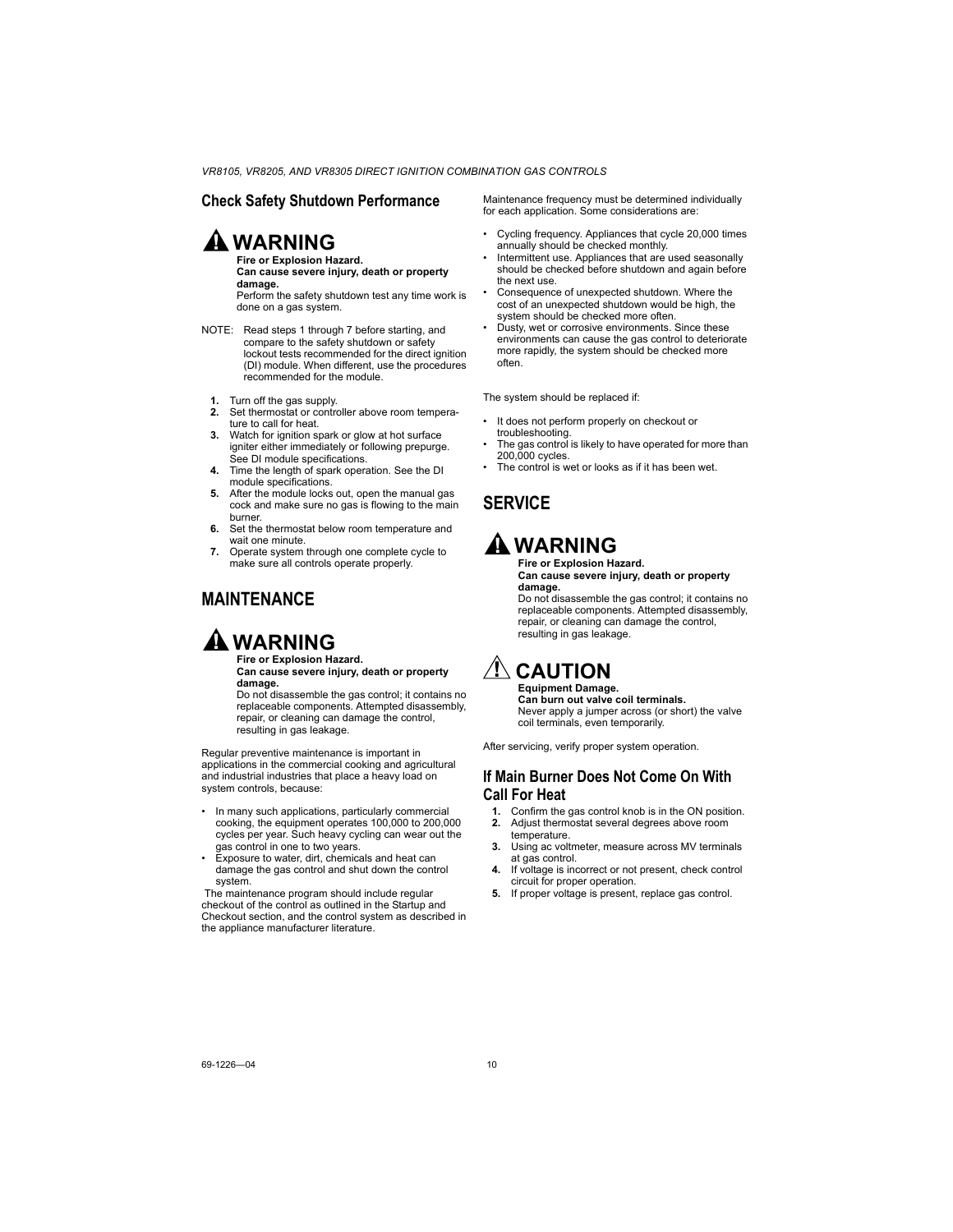### **INSTRUCTIONS TO THE HOMEOWNER**

# **A** WARNING

#### **Fire or Explosion Hazard. Can cause severe injury, death or property damage.**

Follow these warnings exactly:

- 1. Before lighting, smell around the appliance for gas. Be sure to smell next to floor because LP gas is heavier than air. If you smell gas:
	- $(a)$  Turn off the gas supply at the appliance service valve. On LP gas systems, turn off the gas supply at the gas tank.
	- (b) Do not light any appliance in the house.
	- (c) Do not touch electrical switches or use the telephone.
	- (d) Leave the building and use a neighbor's phone to call your gas supplier.
	- (e) If you cannot reach your gas supplier, call the fire department.
- 2. Replace the gas control in the event of any physical damage, tampering, bent terminals, missing or broken parts, stripped threads, or evidence of exposure to heat.

#### *IMPORTANT:*

*Follow the operating instructions provided by the heating appliance manufacturer. The information below describes a typical control application, but the specific controls used and the procedures outlined in your appliance manufacturer instructions can differ, requiring special instructions.* 

### **To Turn ON Appliance**

### **STOP: Read the Warnings Above Before Proceeding**

- **1.** The lighting sequence on this appliance is automatic; do not attempt to manually light the main burner.
- **2.** If the furnace does not come on when the thermostat is set several degrees above room temperature, set the thermostat to its lowest setting to reset the safety control.
- **3.** Remove the burner access panel, if provided, on your appliance.
- **4.** Turn the gas control knob clockwise  $\bigcap$  to OFF.
- **5.** Wait five minutes to allow any gas in the combustion chamber to vent. Then, if you smell gas, STOP! Follow Step 1 in the Warning above. If you do not smell gas, continue with the next step.
- **6.** If you do not smell gas, turn the knob on the gas control counterclockwise  $\sim$  to ON.
- **7.** Replace the burner access panel.<br>**8.** Reset the thermostat to the desire
- **8.** Reset the thermostat to the desired temperature.
- **9.** If the appliance does not turn on, turn the gas control knob to OFF and contact a qualified service technician for assistance.

### **Turning Off the Appliance**

#### **Vacation Shutdown**

Set the thermostat to the desired room temperature while you are away.

#### **Complete Shutdown**

- **1.** Turn off the power to the appliance.
- 
- **2.** Turn off the gas supply to the appliance.<br>**3.** Turn gas control knob clockwise **or** to OFF. **3.** Turn gas control knob clockwise Appliance will completely shut off.

Follow the procedures in the **Instructions to the Homeowner** section above to resume normal operation.